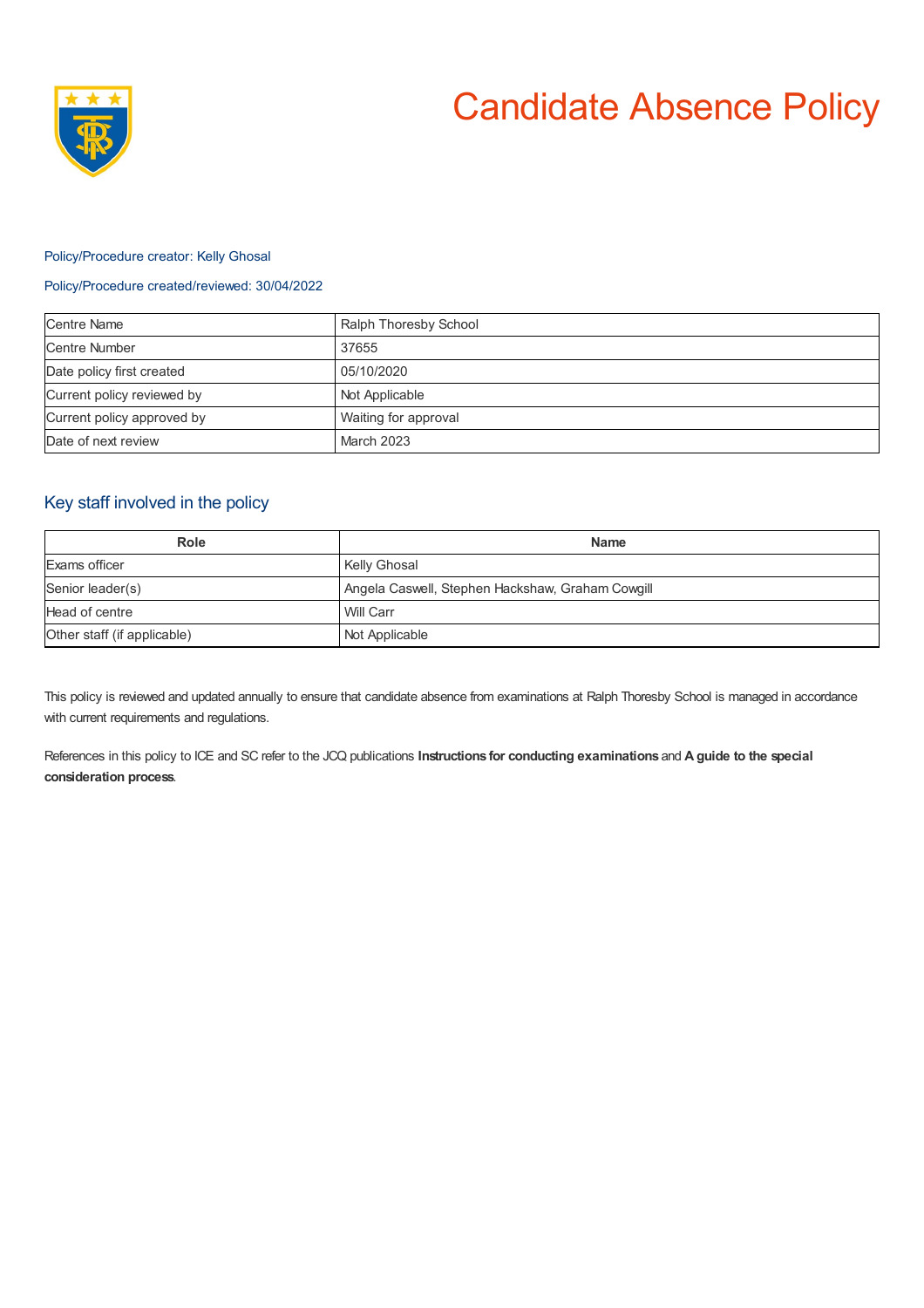# Purpose of the policy

The purpose of this policy is to confirm the arrangements for candidates who are absent from an examination at Ralph Thoresby School.

An absent candidate may subsequently arrive once the exam is underway, becoming a late or very late arrival, at which point Ralph Thoresby School reserves the right to exercise discretion whether to allow a candidate who arrives after the start of the examination to enter the examination room and sit the examination. (See **Candidate Late Arrival Policy**)

Based upon the circumstances for the absence, and subject to the required conditions being met, an application for special consideration may also be made to the relevant awarding body.

## 1. Identifying and dealing with candidate absence

A candidate will be considered absent from an examination if:

• The candidate is not present on completion of the attendance register once candidates are seated and have started the examination (ICE 22.5)

Once a candidate is identified as absent from an examination, the following action will be taken:

The candidate will be contacted immediately as to their whereabouts and as far as possible arrangements made to ensure their immediate arrival

If a candidate fails to sit an examination, the following action is taken:

- A confirmed candidate absence is clearly recorded on the attendance register which is sent to the examiner/marker
- The candidate absence is noted on the seating plan by crossing through the candidate details

## 2. Roles and Responsibilities

#### **Overview**

It is the responsibility of the following member(s) of staff to deal with candidate absence once it has been identified:

Graham Cowgill (SLT link for exams) Kirtsy Maw (Attendance and safeguarding) Adelyne Fink (Attendance and safeguarding) PC Dan Close (Safer schools Officer, attendance and safeguarding)

It is the responsibility of the following member(s) of staff to deal with candidates who are persistently absent from examinations:

Beth Bligh (HOY 11 2021-22) Matt Hayball (lead Practitioner, Climate for Learning) Graham Cowgill (SLT link for exams)

#### **The role of invigilators**

Invigilators will:

- Be informed of the process for dealing with absent candidates through training
- (updated 2021/22) Ensure that absent candidates are clearly indicated on the attendance register (ICE 22.4)

Additional responsibilities:

Not applicable